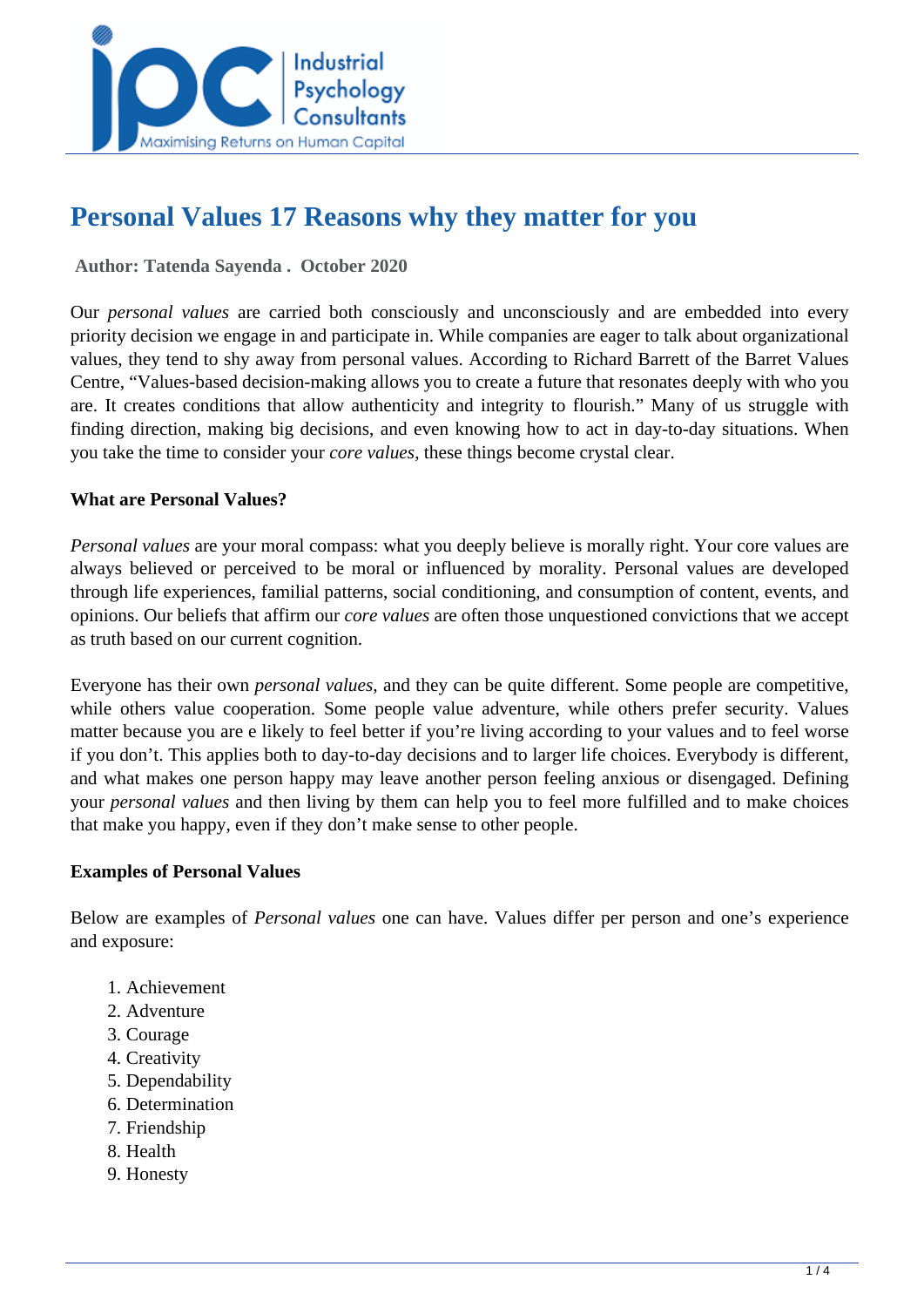

- 10. Independence
- 11. Integrity
- 12. Intelligence
- 13. Justice
- 14. Kindness
- 15. Learning
- 16. Love
- 17. Peace
- 18. Perfection
- 19. Security
- 20. Simplicity
- 21. Sincerity
- 22. Spontaneity
- 23. Success
- 24. Understanding
- 25. Wealth

The above list is not exhaustive but gives an example of possible values one can have. It is usually recommended for one to focus on between 5 to 10 *core values* to work with, one cannot say they value everything. Values are not static. They change and evolve with us as we grow.

### **How to define your Core Values/ Personal Values**

Most of us don't know our values. We don't understand what's most important to us. Instead, we focus on what our society, culture, and media values. When it comes to *core values*, there's no "one size fits all" approach. Everyone is different. Here are some more questions to consider when trying to come up or define your *core values*:

- 1. What's important to you in life?
- 2. If you could have any career, without worrying about money or other practical constraints, what would you do?
- 3. When you're reading news stories, what sort of story or behaviour tends to inspire you?
- 4. What type of story or behaviour makes you angry?
- 5. What do you want to change about the world or about yourself?
- 6. What are you most proud of?
- 7. When were you the happiest?

Take a blank sheet of paper and quickly brainstorm some answers to these questions. Then use those answers as guides to figuring out your *personal values*. If you're inspired by stories of successful entrepreneurs, maybe you value determination or achievement, or maybe it is wealth and success. If you are inspired by activists trying to change the world, maybe you value courage or integrity, or maybe it's justice or peace. Try to examine what exactly it is about those stories or experiences that you relate to.

# **Importance of Personal Values**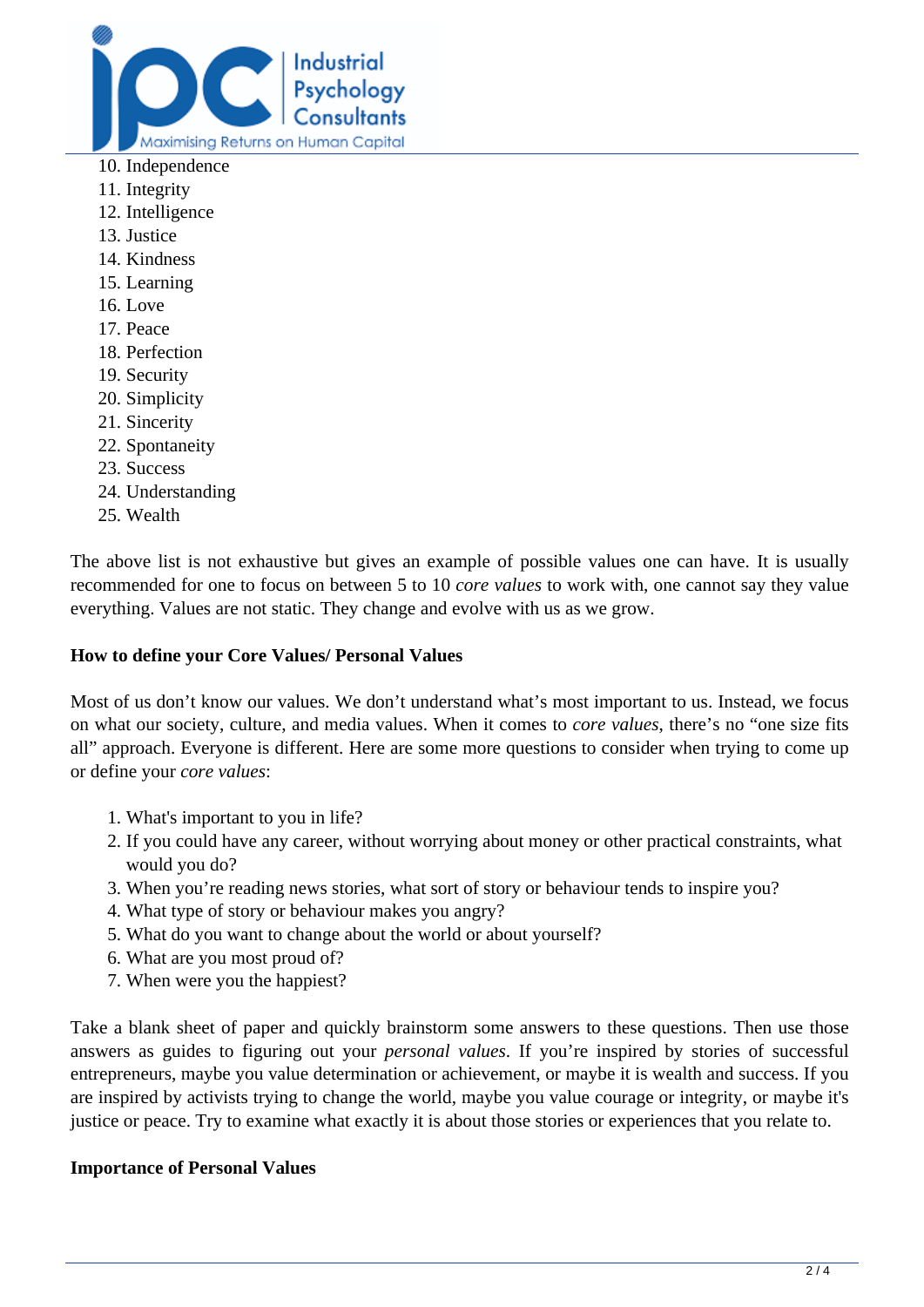

Values are a part of us. They highlight what we stand for. They can represent our unique, individual essence.

Below are reasons why personal values are important:

- 1. **Values help you find your purpose** values can help answer the all-encompassing question, "What is my purpose in life?" You can't expect to know what you want out of life if you don't know what is important in life. Knowing what you value gets you that much closer to an answer.
- 2. **Values help you react in difficult situations** Values are guiding principles for behavior. They can help ensure you behave in a way that matches who you want to be at your core.
- 3. **Values help you make decisions** When you come across the need to make a decision, your values can help you make the right call. Sometimes emotions get in the way of good decision making.
- 4. **Values help clear out clutter** Identifying your values will help you rule out the things you really do not want, need, or believe are important.
- 5. **Values help you choose the right career-** when you know what matters most to you, you can be sure you are choosing the right career path.
- 6. **Values help you develop a sense of self** Knowing your values means you can develop strong opinions about important subjects.
- 7. **Values help increase your confidence** Identifying your values increases your level of confidence because it brings about a sense of stability and safety to your life. When you know what you want, it doesn't matter what other people want.
- 8. **Values help your overall happiness level**-When you know what you value in life, you are likely to be happier.
- 9. **Values are a part of us-**They highlight what we stand for. They can represent our unique, individual essence.
- 10. Values guide our behavior, providing us with a personal code of conduct.
- 11. Knowing your personal values changes your behavior.
- 12. Values can assist you in setting your goals.
- 13. People with core values are less likely to engage in destructive thought patterns, especially in difficult life situations.
- 14. Greater self-discipline and self-motivation.
- 15. Social connections are stronger.

# **How to live according to your Personal values**

Living your *values* is about more than the big, long-term goals, however. It's also about the small, dayto-day decisions. In the moment, do you react to situations in ways that align with your values? If you value compassion, for example, do you regularly display compassion towards others, or do you sometimes slip into judgment and blame?

According to Blackman (2018), the following are examples of how you can live according to your values: